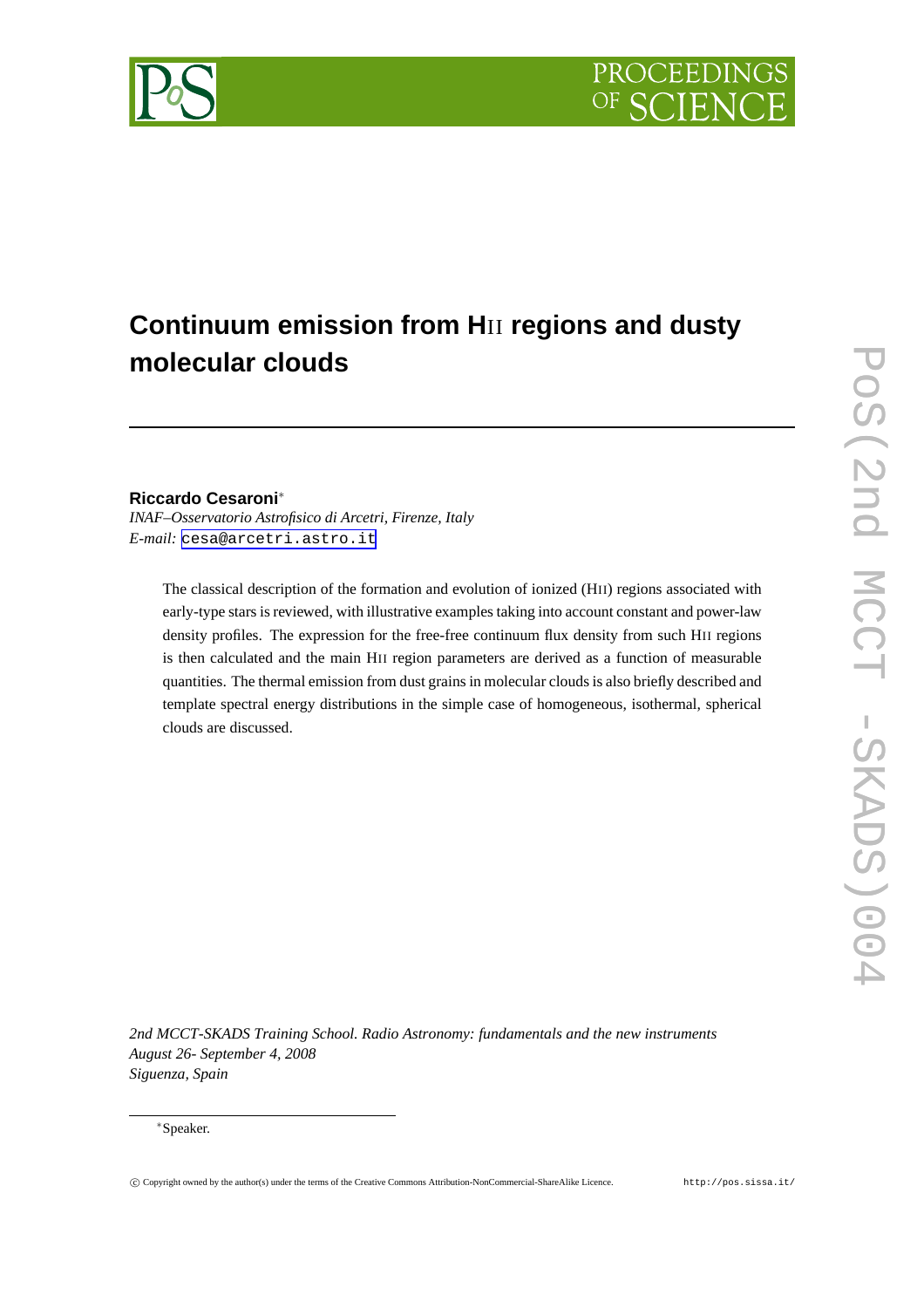<span id="page-1-0"></span>

**Figure 1:** Continuum image (colour scale) at 20 cm of the high-mass star forming region S254/7 obtained with the Very Large Array interferometer of the National Radio Astronomy Observatory. The yellow dashed circle denotes a large HII region which was resolved out by the interferometer. The overlaied contours are a map of the emission integrated under the  $J = 1 \rightarrow 0$  rotational transition of the <sup>13</sup>CO molecule obtained with the SEST telescope. Clearly, the molecular gas is enshrouding the ionized regions, as expected if the ionizing stars formed inside a molecular cloud.

#### **1. Size of H**II **regions**

It is well known that early-type main-sequence stars are powerful emitters of Lyman continuum radiation. Such stars are born deeply embedded in the densest parts of molecular clouds, whose main constituent is molecular hydrogen  $(H_2)$ . Stellar photons with wavelengths  $< 912$  Å can first dissociate the  $H_2$  molecules and then ionize the H atoms, thus creating a so-called "HII region" around the star. Figure 1 shows a number of these objects in the S254/7 star forming region, whose radio continuum emission has been imaged with the Very Large Array interferometer. The overlaied map of the  ${}^{13}CO(1-0)$  line emission demonstrates that the HII regions are still enshrouded by the dense molecular cloud where the O-B stars were born.

While the shape and density of an HII region is strongly dependent on the initial distribution of the circumstellar neutral gas, the size of it is determined in all cases by the balance between ionization and recombinations to the ground state of the H atom. In fact, recombinations to levels  $n > 1$  are bound to produce photons with  $\lambda > 912$  Å, which are lost to the ionization process. This concept is expressed by the equation

$$
N_{\rm Ly} = \int n_{\rm e}^2 \alpha_2 dV \tag{1.1}
$$

where the integral extends over the whole volume of the HII region and  $N_{\text{Ly}}$  is the number of ionizing photons emitted by the star per unit time,  $n_e$  the electron density inside the HII region,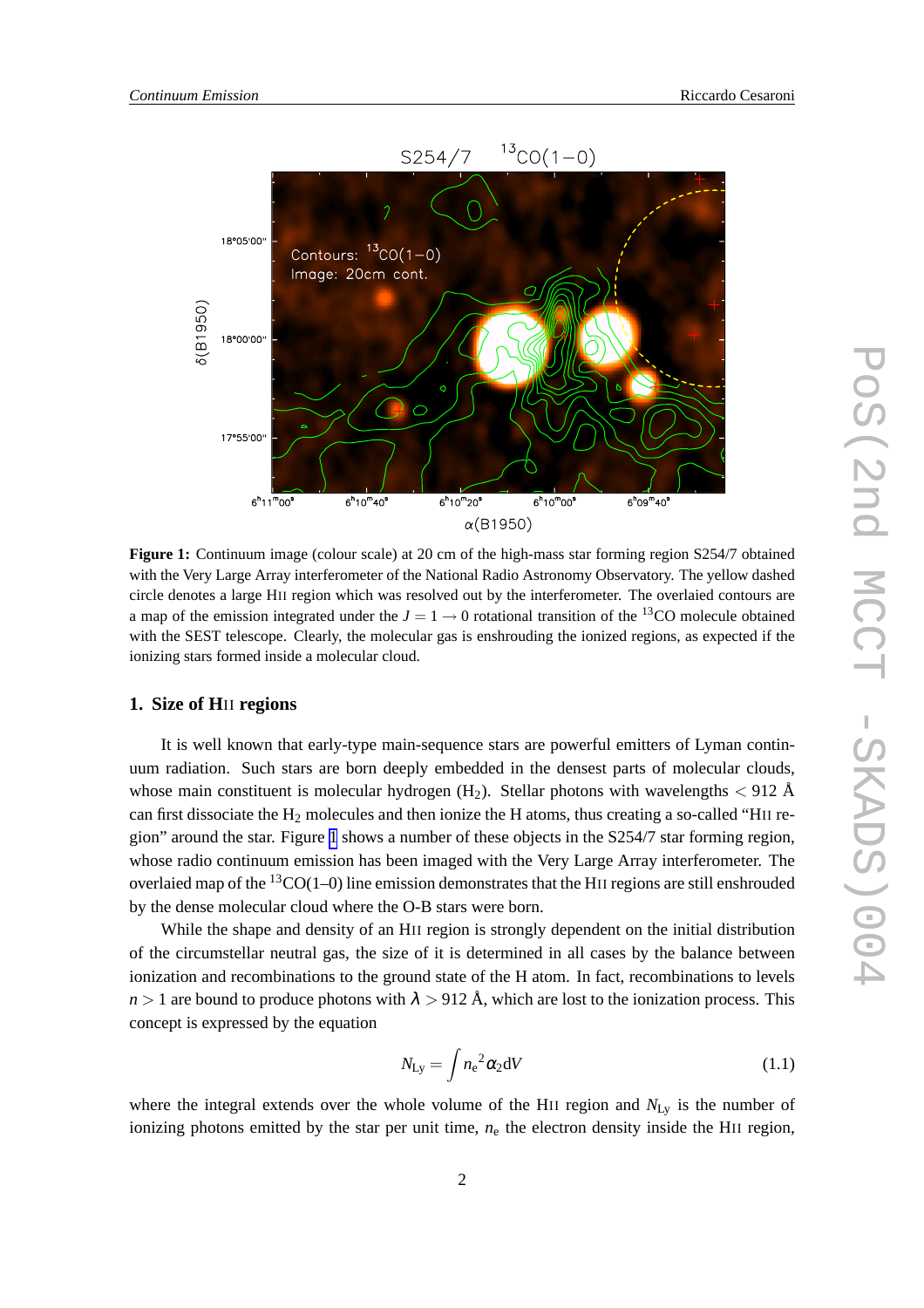<span id="page-2-0"></span>and  $n_e^2 \alpha_2$  the number of recombinations per unit time and volume to levels  $n \ge 2$ . The underlying assumptions are that the HII region is fully ionized and all photons due to recombinations to the ground state,  $n = 1$ , are immediately re-absorbed by the H atoms ("on-the-spot" approximation).

It is instructive to discuss the simple case of a spherical, isothermal HII region and obtain the radius at which ionization equilibrium is attained, the so-called Strömgren radius,  $R<sub>S</sub>$ . In particular, in the following we consider a constant density HII region and one with a power-law density profile.

#### **1.1 Constant density H**II **region**

In spherical symmetry, Eq.  $(1.1)$  can be rewritten as

$$
N_{\rm Ly} = \int_{R_{\star}}^{R_{\rm S}} \alpha_2 n_{\rm e}^2 4\pi R^2 \, dR \tag{1.2}
$$

with *R* distance from the star,  $R_{\star}$  stellar radius, and  $\alpha_2(\text{cm}^3 \text{ s}^{-1}) \simeq 4.1 \times 10^{-10} [T_e(K)]^{-0.8}$ . Here  $T_e$ is the electron temperature, which is quite constant (typically several 1000 K) inside the HII region due to the nature of the balance between cooling and heating (see [[6](#page-7-0)]).

If the star lies inside a homogeneous molecular cloud with  $H_2$  volume density  $n_{H_2}$ , one has also  $n_e$ =constant. Taking into account that, in practice,  $R_S \gg R_{\star}$ , one obtains

$$
R_{\rm S} \simeq \left(\frac{3}{4\pi} \frac{N_{\rm Ly}}{\alpha_2 n_{\rm e}^2}\right)^{\frac{1}{3}}\tag{1.3}
$$

with  $n_e = 2n_{\text{H}_2}$ . The factor 2 is due to the fact that each  $\text{H}_2$  molecule produces two electrons (and two protons), because molecular hydrogen is first dissociated into two H atoms (forming a layer of atomic hydrogen around the HII region) and then each H atom is ionized into one electron and one proton.

The condition of ionization equilibrium represented by this expression does not correspond to *pressure* equilibrium, because the external pressure due to the neutral cold  $H_2$  gas cannot balance the internal pressure of a  $\sim 10^4$  K bubble of ionized gas. One has,

$$
p_{\rm HII} = 2n_{\rm e}kT_{\rm e} \gg p_{\rm H_2} = n_{\rm H_2}kT_{\rm H_2} \tag{1.4}
$$

because the molecular gas temperature,  $T_{H_2}$ , is typically a few 10 K and the electron density is twice the H<sup>2</sup> density (see above). Due to this non-equilibrium situation, the HII region undergoes expansion. Since the ionization time scale is much shorter than the dynamical time scale, during the expansion the ionization equilibrium condition expressed by Eq. (1.3) is satisfied at all times. This implies that  $n_e \propto R_S^{-\frac{3}{2}}$ .

One can calculate the Strömgren radius as a function of time (see [\[1\]](#page-7-0)):

$$
R_{\rm S}(t) = R_{\rm S}(0) \left( 1 + \frac{7C_{\rm II}}{4R_{\rm S}} t \right)^{\frac{4}{7}}
$$
 (1.5)

where  $R_S(0)$  is given by Eq. (1.3) and  $C_{II} = (2kT_e/m_H)^{1/2}$  is the isothermal sound speed in the HII region. Expansion will go on until pressure equilibrium is attained, when the final density satisfies the condition  $2n_e^f kT_e = n_{H_2} kT_{H_2}$ . From this expression and the relation  $n_e = 2n_{H_2}$  (see above), one obtains

$$
\frac{n_{\rm e}^{\rm f}}{n_{\rm e}} = \frac{n_{\rm e}^{\rm f}}{2n_{\rm H_2}} = \frac{T_{\rm H_2}}{4T_{\rm e}} \simeq 10^{-3}.\tag{1.6}
$$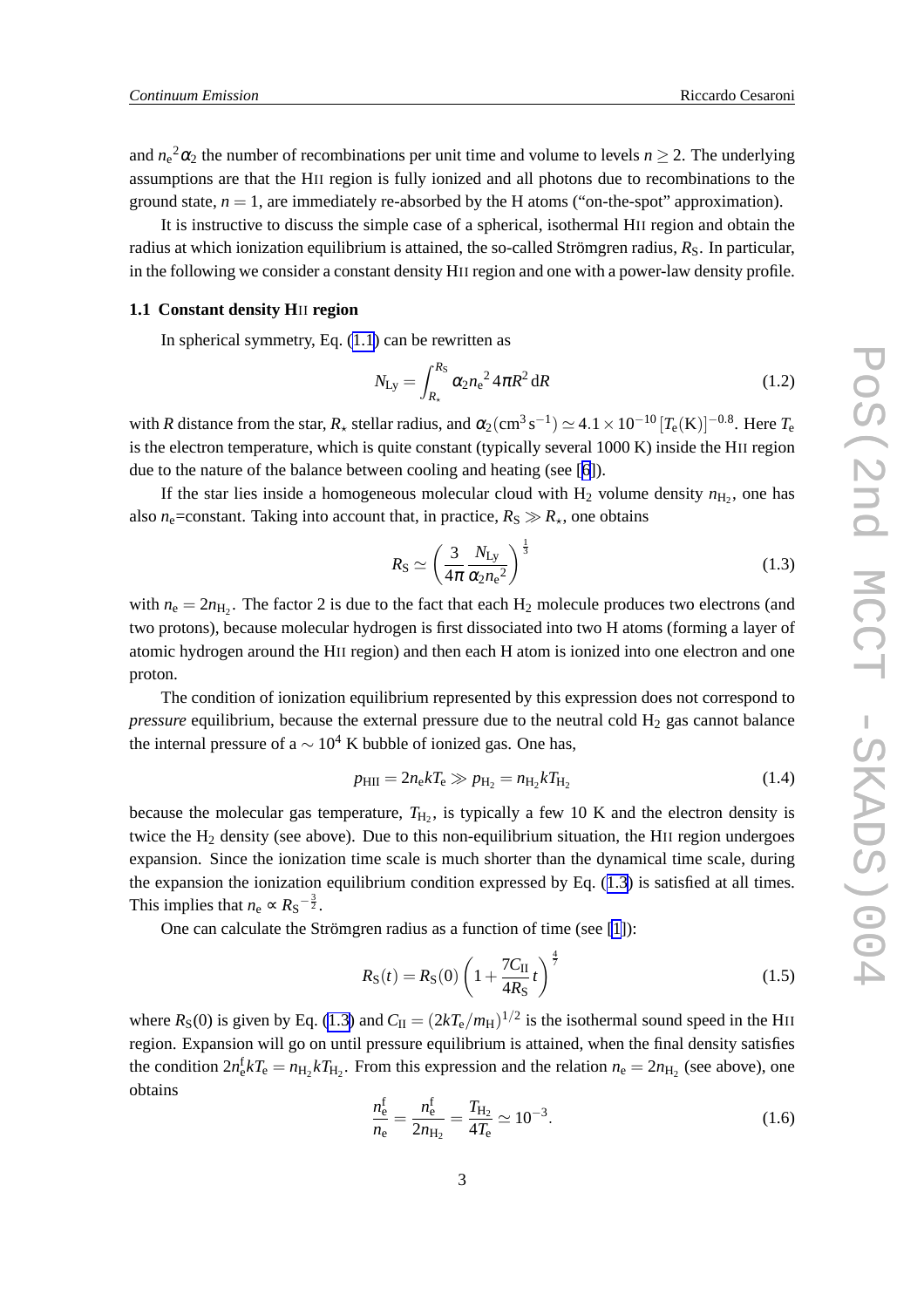Taking into account that  $n_e \propto R_S^{-\frac{3}{2}}$ , one finally gets

$$
\frac{R_{\rm S}^{\rm f}}{R_{\rm S}} = \left(\frac{n_{\rm e}^{\rm f}}{n_{\rm e}}\right)^{-\frac{2}{3}} = \left(\frac{T_{\rm H_2}}{4T_{\rm e}}\right)^{-\frac{2}{3}} \simeq 100\tag{1.7}
$$

where  $R_S$ <sup>f</sup> is the final Strömgren radius. This result shows that the final size of an HII region is much larger than the initial one.

#### **1.2 Power-law density profile**

In the real world, OB stars form in the densest parts of molecular clouds, where circumstellar material is free-falling onto the star. The free-fall velocity and conservation of mass are expressed by

$$
v_{\rm ff} = \sqrt{\frac{2GM_{\star}}{R}}
$$
 (1.8)

$$
\dot{M} = 4\pi R^2 m_{\text{H}_2} n_{\text{H}_2} v_{\text{ff}} \tag{1.9}
$$

from which, taking into account that  $n_e = 2n_{\text{H}_2}$ , one obtains the power-law density profile

$$
n_{\rm e} = \sqrt{\frac{\dot{M}^2}{8\pi^2 G M_\star m_{\rm H_2}^2}} R^{-\frac{3}{2}}.
$$
 (1.10)

In this case the solution of Eq.  $(1.2)$  $(1.2)$  is

$$
R_{\rm S} = R_{\star} \exp\left(\frac{N_{\rm Ly} 2\pi G M_{\star} m_{\rm H_2}^2}{\alpha_2 M^2}\right) \tag{1.11}
$$

which means that *in spherical symmetry* an HII region is squelched (i.e.  $R_S \simeq R_{\star}$ ) if the mass accretion rate onto the star exceeds a critical value:

$$
\dot{M} > \sqrt{\frac{N_{\rm Ly} 2\pi G M_{\star} m_{\rm H_2}^2}{\alpha_2}}.
$$
\n(1.12)

### **2. Continuum emission from H**II **regions**

The main source of continuum emission from HII regions at radio wavelengths ( $\lambda > 1$  cm) is *bremsstrahlung* (free-free) radiation. Here, we want to derive an expression for the continuum spectrum of such a region and show that important physical parameters of the HII region can be obtained from this.

In the simple case  $n_e$ =constant, the solution of the radiative transfer equation along a line of sight crossing the HII region is:

$$
I_{\rm v} = B_{\rm v}(T_{\rm e}) \left(1 - e^{-\tau_{\rm ff}}\right) \tag{2.1}
$$

The free-free optical depth is equal to (see [\[4\]](#page-7-0))

$$
\tau_{\rm ff} = 3.014 \times 10^{-2} T_{\rm e}^{-1.5} \nu^{-2} \left[ \ln \left( \frac{4.955 \times 10^{-2}}{\nu} \right) + 1.5 \ln(T_{\rm e}) \right] \int_{\rm l.o.s.} n_{\rm e}^2 dz \simeq
$$
  
 
$$
\simeq 8.235 \times 10^{-2} T_{\rm e}^{-1.35} \nu^{-2.1} \int_{\rm l.o.s.} n_{\rm e}^2 dz
$$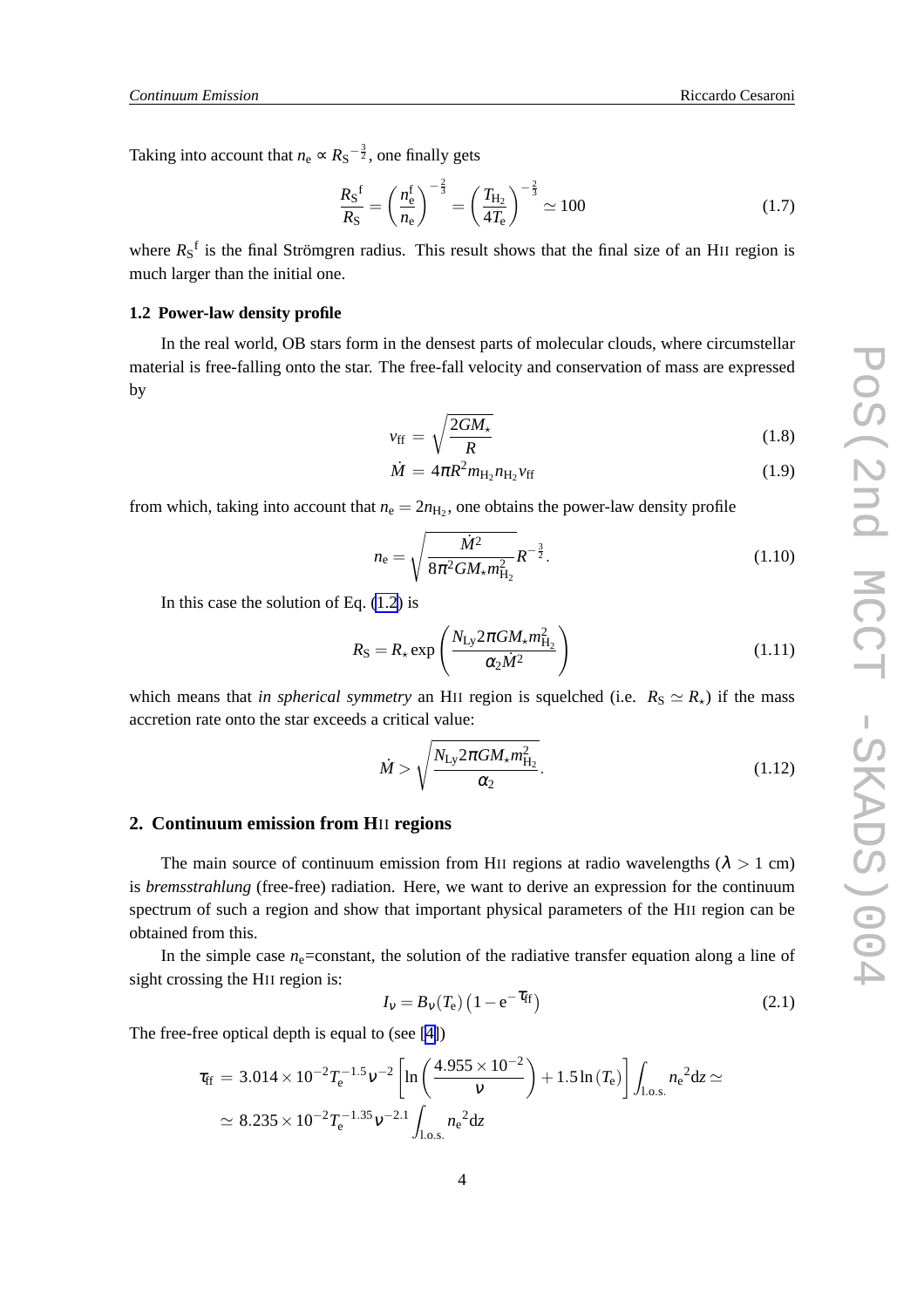<span id="page-4-0"></span>

**Figure 2:** Template spectrum (black curve) of HII region embedded in a dusty molecular cloud. The relevant physical parameters are given in the figure, where  $EM = 2R_S n_e^2$  and  $R_C$  is the radius of the cloud. Here,  $\beta = 2$  is adopted for the dust opacity. The blue and red curves denote the individual contributions respectively of the free-free and thermal dust emission.

where the integral is made along the line of sight (l.o.s.), *T*<sup>e</sup> is expressed in K, <sup>ν</sup> in GHz, *n*<sup>e</sup> in cm<sup>-3</sup>, and *z* in pc. The quantity  $EM = \int_{l.o.s.} n_e^2 dz$  is called "emission measure".

Although most of the following results hold in general, for the sake of simplicity we will refer to a spherical HII region. In this case  $\tau_{\rm ff}(\theta) = \tau_{\rm S}$ <sup>r</sup>  $1-\left(\frac{\theta}{\theta_0}\right)$  $\left(\frac{\theta}{\theta_S}\right)^2$  with  $\tau_S \simeq 8.235 \times$  $10^{-2}$   $T_e^{-1.35}v^{-2.1}$   $2R_S n_e^2$  and the flux density of the HII region is

$$
F_{\nu} = \int_{\Omega_{S}} I_{\nu} d\Omega = \int_{0}^{\theta_{S}} B_{\nu}(T_{e}) \left(1 - e^{-\tau_{\text{ff}}(\theta)}\right) 2\pi \theta d\theta \tag{2.2}
$$

$$
= \pi \theta_S^2 B_v(T_e) \left[ 1 + \frac{2}{\tau_S} \left( e^{-\tau_S} + \frac{e^{-\tau_S} - 1}{\tau_S} \right) \right]
$$
(2.3)

In practice, *h*<sup>ν</sup> ≪ *kT*<sup>e</sup> and the Rayleigh-Jeans approximation can be used for the black-body brightness:  $B_v(T_e) \simeq \frac{2kT_e v^2}{c^2}$  $\frac{I_e V^2}{c^2}$ . An example of free-free continuum spectrum from an HII region is shown by the blue curve in Fig. 2.

It is useful to derive the approximate expression for Eq. (2.3) in the optically thin and thick limits. For  $\tau_s \gg 1$  one has

$$
F_v \simeq \pi \theta_S^2 B_v(T_e) \propto \theta_S^2 T_e v^2 \tag{2.4}
$$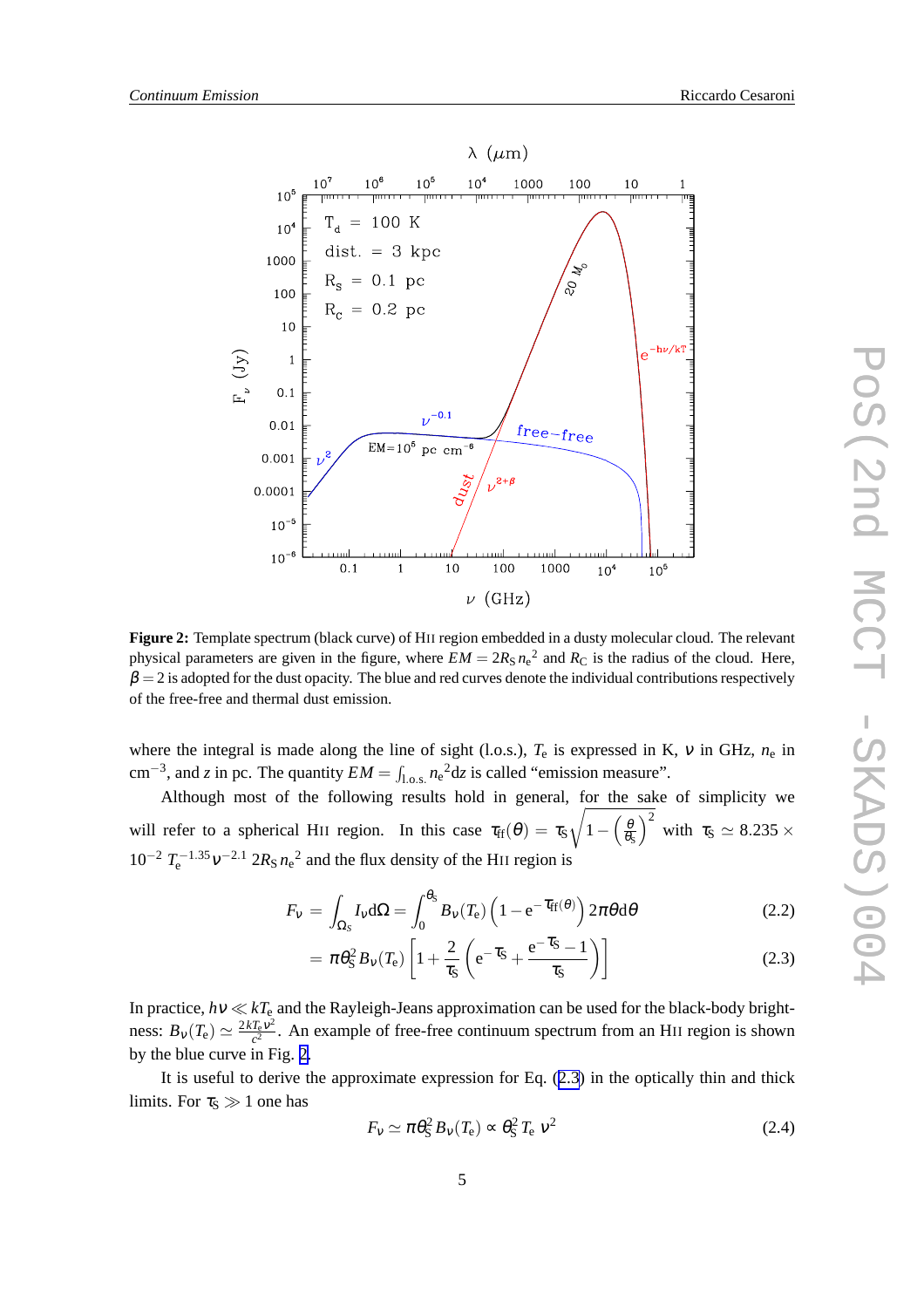

**Figure 3:** *Left panel*: Flux density of expanding HII regions as a function of the Strömgren radius, for the fiducial set of physical parameters listed in the top left. Different colours correspond to different stellar spectral types, as specified close to each curve. The thick part of each curve comprised between two solid dots represents the flux effectively emitted by the HII region between the initial radius (given by Eq. 1.3 with  $n_e = 2n_{\text{H}_2}$ ) and the final one (given by Eq. 1.7). For the sake of comparison the dashed lines denote the sensitivity at 22 GHz of the VLA interferometer in the most extended configuration, after 1 hour integration on source. *Right panel*: Flux density as a function of time for the same curves as in the left panel.

from which one can get an estimate of the HII region angular radius  $\theta_{\rm S} \propto v^{-1} \sqrt{\frac{F_{\rm v}}{T_{\rm e}}}.$ 

For  $\tau_{\rm S} \ll 1$ 

$$
F_V \simeq \pi \theta_S^2 B_V(T_e) \frac{2}{3} \tau_S \approx \theta_S^2 T_e^{-0.35} n_e^2 R_S V^{-0.1}
$$
 (2.5)

from which the electron density can be obtained:  $n_e \propto \sqrt{\frac{F_v T_e^{0.35} v^{0.1}}{\theta^3 d}}$  $\frac{\partial^2 D}{\partial s^2}$ . Alternatively, the flux density can be expressed as

$$
F_v \propto T_e^{-0.35} R_s^3 n_e^2 d^{-2} v^{-0.1}
$$
 (2.6)

which makes it possible to derive the Lyman continuum luminosity of the star:  $N_{\text{Ly}} =$ 4  $\frac{4}{3}\pi R_S^3 n_e^2 \alpha_2 \propto F_v d^2 T_e^{-0.45} v^{0.1}$ . For convenience of the reader, we also express the electron density and Lyman continuum luminosity in terms of physical units commonly adopted in astronomy:

$$
n_{\rm e} \text{(cm}^{-3}) \simeq 1.44 \times 10^5 \sqrt{F_V(\text{Jy}) \, v^{0.1}(\text{GHz}) \, d^{-1}(\text{kpc}) \, \theta_S^{-3}(\text{arcsec})} \tag{2.7}
$$

$$
N_{\rm Ly}(s^{-1}) \simeq 7.55 \times 10^{46} \, F_{\rm V}(\text{Jy}) \, d^2(\text{kpc}) \, \nu^{0.1}(\text{GHz}) \tag{2.8}
$$

#### **2.1 Flux density of expanding H**II **region**

As previously discussed, an HII region is in general not in pressure equilibrium and undergoes expansion. Consequently, its flux density will change with time. The exact expression of  $F_v$  as a function of *t* can be obtained by substituting Eq.  $(1.5)$  $(1.5)$  $(1.5)$  into Eq.  $(2.3)$  $(2.3)$ . This is illustrated in Fig. 3 where  $F_v$  is shown both as a function of  $R_S$  and *t*, for a given set of fiducial parameters of the HII region and molecular gas.

It is instructive, though, to discuss the solution in the optically thick and thin limits. At a given frequency, the free-free opacity is bound to decrease with time, because we have seen that  $\tau_{\rm ff} \propto R_{\rm S} n_{\rm e}^2$  and  $n_{\rm e} \propto R_{\rm S}^{-\frac{3}{2}}$ , which implies  $\tau_{\rm ff} \propto R_{\rm S}^{-\frac{1}{2}}$ . Therefore, initially the HII region is likely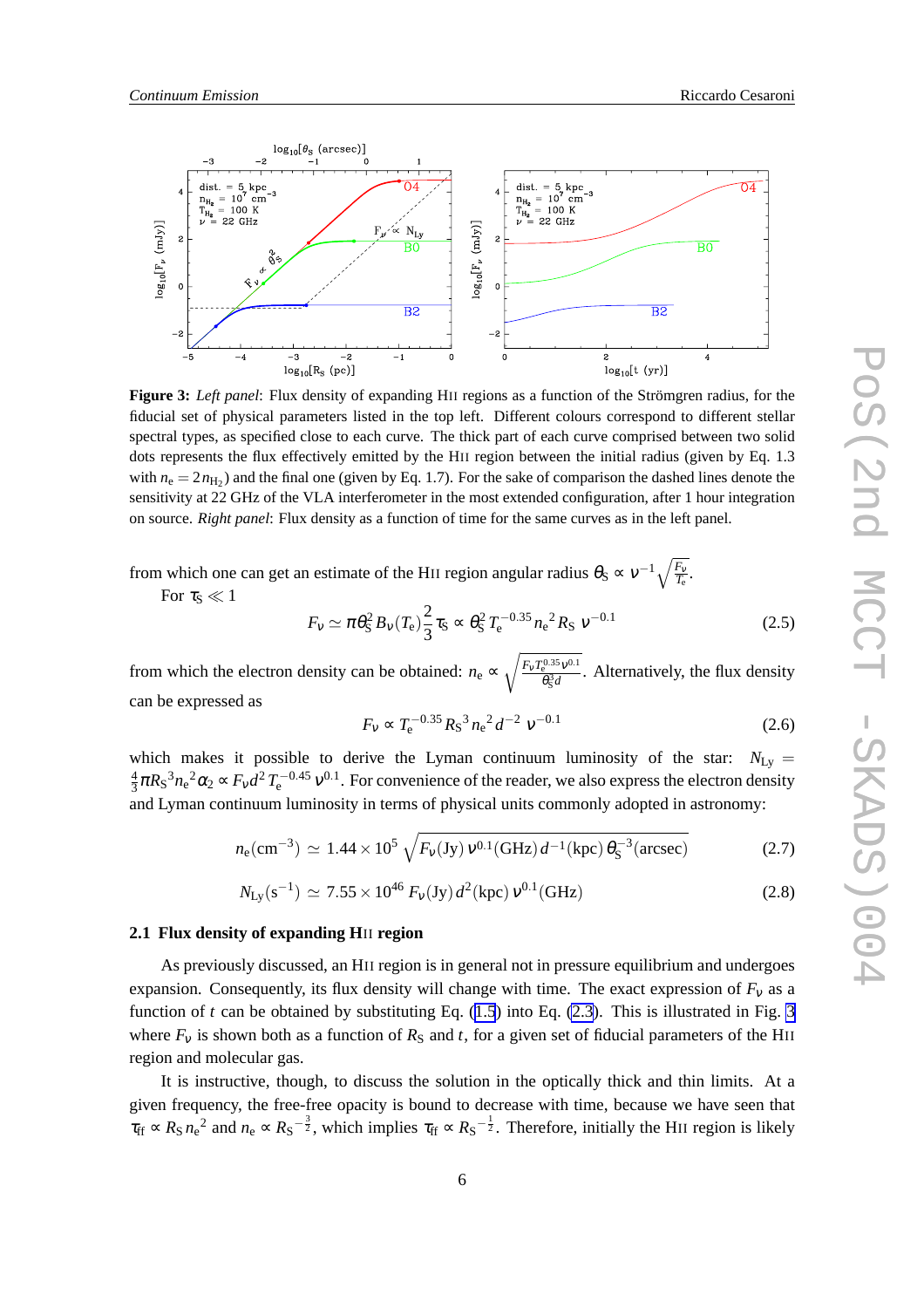optically thick and its flux is  $F_v \propto R_S^2$ , while later on it will become thin with  $F_v \propto R_S^3 n_e^2 \propto N_{Ly}$ . This means that after undergoing a rapid increase, the HII region flux will soon saturate at a value depending only on *N*Ly, i.e. on the spectral type of the star.

### **3. Dust emission in molecular clouds**

Dust grains are a fundamental component of the interstellar medium, despite their mass density being only 1/100 of that of the gas. The goal of this contribution is not to review the origin and physical properties of dust (for which the reader can refer, e.g., to [[2](#page-7-0)]), but to describe the characteristics of the continuum emission from a typical molecular, dusty cloud and show how knowledge of the corresponding spectral energy distribution (SED) can provide us with an estimate of the mean physical parameters of the cloud itself.

The dust emissivity beside depending on the density and temperature of the dust grains is also a function of their composition and shape. While a detailed description of the dust optical properties goes beyond our purposes, one can naïvely describe the dust opacity from the radio to the optical as a decreasing function of wavelength, mostly due to pure absorption in the (sub)millimeter regime (where most grains are larger than the relevant wavelength) and to both absorption and scattering in the IR and optical.

Both observations and theory (e.g. [\[3\]](#page-7-0)) indicate that a suitable approximation of the dust absorption coefficient in the (sub)millimeter is  $\kappa \propto v^{\beta}$ , with  $\beta$  ranging approximately from 0 to 2 depending on the mean grain size. As already done for the free-free emission from HII regions, it is instructive to consider a toy model consisting of a homogeneous, isothermal, spherical cloud and calculate the SED of the dust continuum emission. The flux density is given by Eq. ([2.3](#page-4-0)) where  $T_e$  and  $\tau_{ff}$  must be replaced respectively by the dust temperature,  $T_d$ , and opacity,  $\tau_d$ . This is often referred to as "grey body" emission as it may be naïvely described as a black-body spectrum becoming optically thin at long wavelengths. An example is shown by the red curve in Fig. [2.](#page-4-0)

For a practical example, we consider a cloud with radius  $R = 0.5$  pc,  $T<sub>d</sub>=30$  K, gas density  $\rho =$  $3 \times 10^{-19}$  g cm<sup>-3</sup>, a mass gas-to-dust ratio of 100,  $\kappa$ (cm<sup>-1</sup>) = 0.005  $\rho$ (gcm<sup>-3</sup>)(v/230.6GHz)<sup> $\beta$ </sup>, and  $\beta = 2$ . For these fiducial values,  $\tau_d = 1$  at  $\lambda = 90 \ \mu \text{m}$  and the Rayleigh-Jeans approximation  $(B_v(T_d) \simeq \frac{2kT_dv^2}{c^2}$  $\frac{I_d V^2}{c^2}$ ) holds for  $\lambda \gg 500 \ \mu$ m. For  $\lambda \ll 90 \ \mu$ m (i.e. in the optically thick regime)

$$
F_V \simeq \pi \theta^2 B_V(T_d) \tag{3.1}
$$

with  $\theta$  angular radius of the cloud. This shows that the measured flux depends only on the apparent source size and on the dust temperature, so that one can obtain an estimate of the latter if the former is known, e.g., from a map of the source. On the other hand, for  $\lambda \gg 90 \mu m$  (i.e. in the optically thin limit), one has

$$
F_V \simeq \pi \theta^2 B_V(T_d) \frac{2}{3} \tau_d \tag{3.2}
$$

which in the Rayleigh-Jeans regime ( $\lambda \gg 500 \ \mu m$ ) takes the form

$$
F_v \propto T_d M d^{-2} v^{\beta+2}
$$
\n(3.3)

with *M* mass of the cloud. One can easily obtain *β* from the ratio between two values of  $F_v$ measured at two different wavelengths (provided  $\lambda \gg 500 \ \mu \text{m}$ ), while  $T_d$  can be estimated in the optically thick limit, as explained above. Then, Eq. (3.3) can be used to calculate the cloud mass.